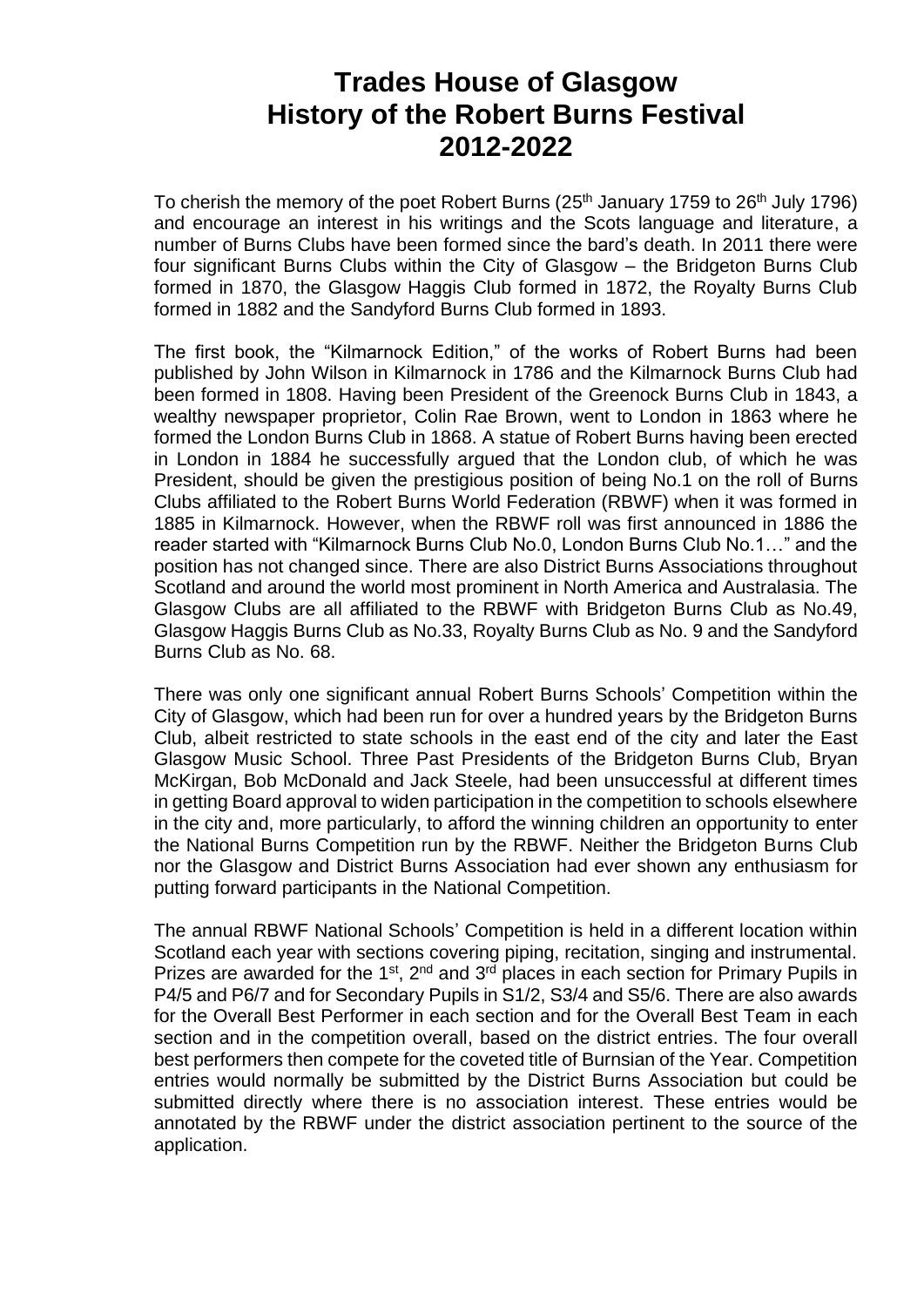## **Festival Beginnings**

In the spring of 2011 Bob McDonald, travelling on the train back to Glasgow after attending the schools' competition at the Edinburgh and District Burns Association, again thought of the need for a Glasgow competition where winning participants might compete in the National Competition. Bob approached Jack Steele, who was then Late Collector of the Trades House of Glasgow, with the idea of running a Burns competition in the Trades House open to all children within the city, both state and public schools, with the opportunity to participate in the National Competition. Jack Steele was enthusiastic and both Bob and Jack met with Ian Paterson, Clerk to the Trades House, on 27th April 2011 to discuss the addition of a Burns Competition to the existing series of School Competitions within the Trades House calendar - School Craft for secondary schools, where pupils would manufacture an item in wood, metal or plastic, and Citizenship for primary schools. Ian Paterson agreed with the concept provided the competition and subsequent prizegiving concert did not entail any cost for Trades House or input from the office staff. Diary dates were set as 18<sup>th</sup> February 2012 for the competition and 27th February 2012 for the prizegiving concert.

At the time Bob McDonald was Secretary to the Glasgow and District Burns Association and Bob had proposed that they be invited to assist with the running of the Trades House competition with due recognition being given to the Glasgow and District Burns Association (GDBA). Bob suggested that the event be called a 'Robert Burns Festival,' similar to the Glasgow Music Festival, to avoid the term competition, which he thought was disliked by school teachers. The meeting of the GDBA on 5<sup>th</sup> July 2011 approved the proposals and Bob McDonald and George Anderson were tasked with the organisation of the event.

Letters were sent to Primary Headteachers by the Trades House, signed by Jack as Deacon Convener Nominate, inviting participation from Primary 6/7 pupils. Not knowing what the response would be it had been decided to limit the opportunity to participate in the competition's first year. Participants were given the option of performing a 'recitation,' a 'song,' or an 'instrumental' piece of their own choice on the condition that it was a work by Robert Burns. Entrants were given the opportunity to compete in more than one section. The winner in each category would receive a framed certificate and a gold medal along with a pewter quaich to be kept by the school for a year. The second and third prize winners were given framed certificates. As the competition was to be held on a Saturday, parental consent and travel supervision were deemed important. Copies of a letter to be sent from the Headteacher to the parent of participating children were provided together with a Parental Consent Form. All entries were to be sent to the home of Bob McDonald as Secretary of the GDBA. It happened that no entries were received from the private sector due to them having a school holiday week at the time of the competition. In the end there were 50 participants – 26 verse speaking and 24 singing and instrumental - in what would be the first Robert Burns Festival, albeit restricted to Primary 6/7.

When Jack Steele assumed the office of Deacon Convener in October 2011, the Trustees of the Trades House representing the fourteen individual crafts were updated on the proposals for the Burns Festival and invited to give their support financially or by way of serving as stewards on the day. Donations totalling £1,600 were received from seven crafts, to which was added a donation of £1,200 from the H. Lumsden Trust, managed by the Trades House for educational purposes. Large pewter quaichs were purchased for each competition section and appropriately engraved. These, together with silver gilt medals for the winners, cost £771. The overall cost of running the competition was £2,862 including £1,200 for hall hire, £616 for security, and £175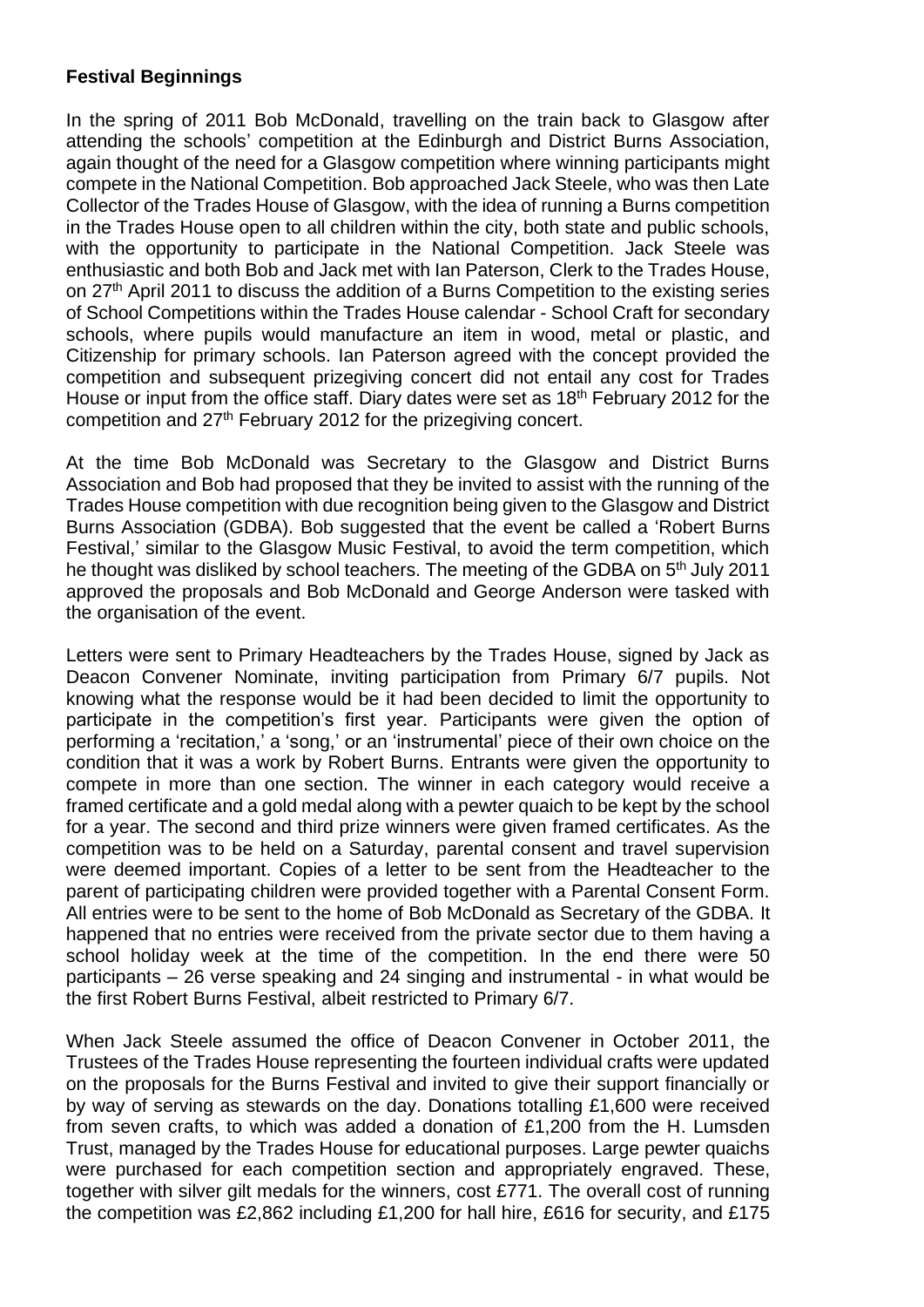for the Trades House photographer, who made a photographic record of the competition prizewinners at the Festival Concert.

Bob McDonald organised adjudicators – George and Inez Anderson (Recitation), Hugh O'Rourke (Singing) and Kerry Burley (Instrumental). An invitation was extended to RBWF President, Jim Shields, the RBWF Schools' Convener, Isa Handley, and GDBA President, Jim Slater, to attend the competition. They were also invited to the Festival Concert when the first, second and third place winners in each section performed and the award presentations were made. For additional entertainment at the first concert Kerry Burley sang four songs accompanied by Hugh O'Rourke. The Deacon Convener, Jack Steele, welcomed the pupils and guests to the concert and his wife, Anne, presented the various awards – a format that would continue in future years. Likewise, Bob McDonald acted as Master of Ceremonies and Jack Steele gave the Vote of Thanks at all the concerts over the period of this history. On this occasion the visitors to the Trades Hall were invited to a guided tour of the building under the guidance of Deacon of the Weavers, Charles Newlands, also a Past President of the Bridgeton Burns Club. The winners were invited to participate in the National Schools' Competition organised by the World Federation. Here, a fourth place in the instrumental section was awarded to one of the entrants from the Trades House Festival.

Due to a misunderstanding the Trades House Robert Burns Festival had been promoted on the day as a GDBA event sponsored by the Trades House. Deacon Convener Jack Steele was concerned that there was no back-up committee within the GDBA to take on the organisation of future events without the services of Bob McDonald, who had resigned as Secretary of the GDBA. Jack proposed that the Trades House should organise the event on its own and Bob, who was a member of the Incorporation of Wrights and the Incorporation of Tailors, agreed. The proposal was presented to the Meeting of Trades House held on 26<sup>th</sup> September 2012 and approved with the Robert Burns Festival thereafter having the standing of an annual Trades House event. Bob McDonald was appointed Coordinator of the Festival Committee.

While the 2012 festival had received £1,600 in sponsorship from the fourteen Crafts within the Trades House, many saw this as a "one-off" with no guarantee of further sponsorship in future years. The Crafts already provided £5,300 annual sponsorship for the School Craft and School Citizenship competitions run by Trades House. It was decided to seek corporate sponsorship for future events and Jack Steele approached Brewin Dolphin, who provided £1,000 for the 2013 event through the auspices of Divisional Director Angus Kerr, a Past Deacon of the Incorporation of Wrights. As committee Treasurer, Bruce Reidford undertook to see if Tunnock's would sponsor the winner's medals, which they did. Bob McDonald also secured the support of Glasgow Kelvin College to fund all photocopying, which they continued to do in successive years.

The first meeting of the new Trades House Robert Burns Festival Committee was held on 1st October 2012 in the Deacon Convener's room. The new committee comprised Bob McDonald as Coordinator, Deacon Convener Jack Steele as Secretary, Ex Deacon Anne Steele, Late Collector Bruce Reidford, Dr Kirsteen McCue (Centre for Robert Burns Studies, Glasgow University), Dorothy Gunnee (Head of Instrumental Teaching, Glasgow City Council Education Services) and Tommy Fowler (Composer). Given the Trades House charge of £1,713 for letting and security for the festival (compared with £450 for the School Craft Competition and £540 for the School Citizenship Competition) it was decided for 2013 to hold the competition element in the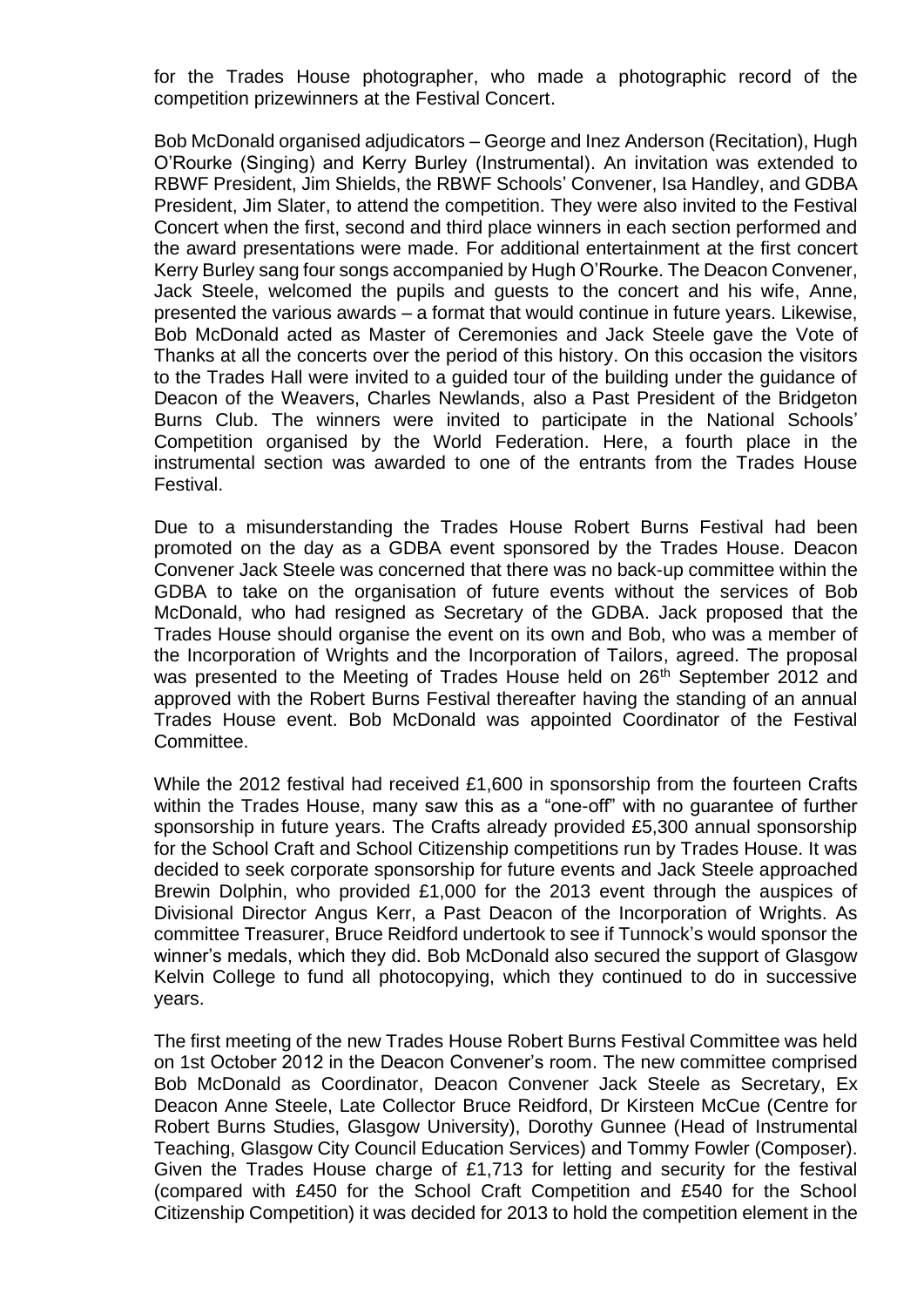Renfield St. Stephen's Church Centre, 260 Bath Street, where three sizeable areas including the hire of two pianos cost only £280. Here the different locations also provided the potential for noiseless inter-action between the different sections of the competition. The date for the competition was amended to Saturday 23rd March 2013 and for the concert in Trades Hall to Monday 15<sup>th</sup> April 2013. It had been decided to again limit participation to Primary 6/7 with the numbers taking part falling off to 36 overall – 17 for verse, 13 for singing and 4 for musical instrument. The High School of Glasgow was the only non-state school participating, with a focus on the instrumental section. The adjudicators were Margaret Tomlinson (Verse), Dorothy Gunnee (Singing) and Tommy Fowler (Musical Instrument). The GDBA and RBWF were represented at both events and winners were selected to go forward to the RBWF competition in Dunfermline. Feedback from the Festival indicated that teachers and participants would prefer if the competition were held in the Trades Hall. John Gilchrist had been appointed as Chief Executive and Clerk in Trades House and the hall hire charges were thankfully reduced from the previously charged £1,816 to £500 and would remain at this level for successive years.

## **School Questionnaire**

With the success of the first two Robert Burns Festivals the committee circulated a questionnaire to past and potential schools participating in the event to ascertain when the most appropriate time was to hold the festival – during or after the school day or on a Saturday, and in which month, January or February being preferred. Bob McDonald, Dorothy Gunnee and Tommy Fowler also met with Margaret McKinlay, Glasgow Education Services Quality Improvement Officer (Literature and Education) in the City Chambers, who promised her support. It was decided that future competitions should be held on a Friday late in January commencing at 4pm. with the concert on the second Monday after the competition. It was also decided to open up the competition to Primary 4/5 pupils, which entailed the production of three additional quaichs for section winners. At the Festival Committee meeting on 16<sup>th</sup> December 2013 the competition date was set as Thursday 23rd January 2014 and the concert on Monday 3<sup>rd</sup> February 2014, both in the Trades Hall. The change to a Thursday was to allow the commercial let of the halls on a Friday. Brewin Dolphin donated £200 in sponsorship while Bruce Reidford indicated that there was a surplus from the 2013 event of £1,000 so no further sponsorship was necessary, although Tunnock's again paid the invoice for the medals and engraving which was gratefully received.

## **2014**

The 2014 event saw the same number of P6/7 pupils taking part at 36 – 15 verse, 13 singing and 8 instrumental – with 23 taking part in the P4/5 section – 12 verse, 6 singing and 5 instrumental. At the competition all the participants, teachers and parents would assemble in the Grand Hall to be given a word of welcome by the Deacon Convener before proceeding to the various competition rooms. The President and Schools' Convener from the RBWF attended and selected winners took part in the National Competition where a silver medal was awarded to Amelia Neilson for  $2<sup>nd</sup>$  place in the P6/7 instrumental section.

In October 2014 Bob McDonald, then aged 80, expressed a wish to retire from his role as Coordinator after the 2015 event. Jack Steele wrote to the Deacon Convener, Hamish Brodie, and the Platform of the Trades House on 28<sup>th</sup> October 2014 incorporating a report on the success of the Festival requesting its circulation to the members of the House with a view to a replacement Coordinator being found, also additional committee members, from interested craft members. Late Deacon Iris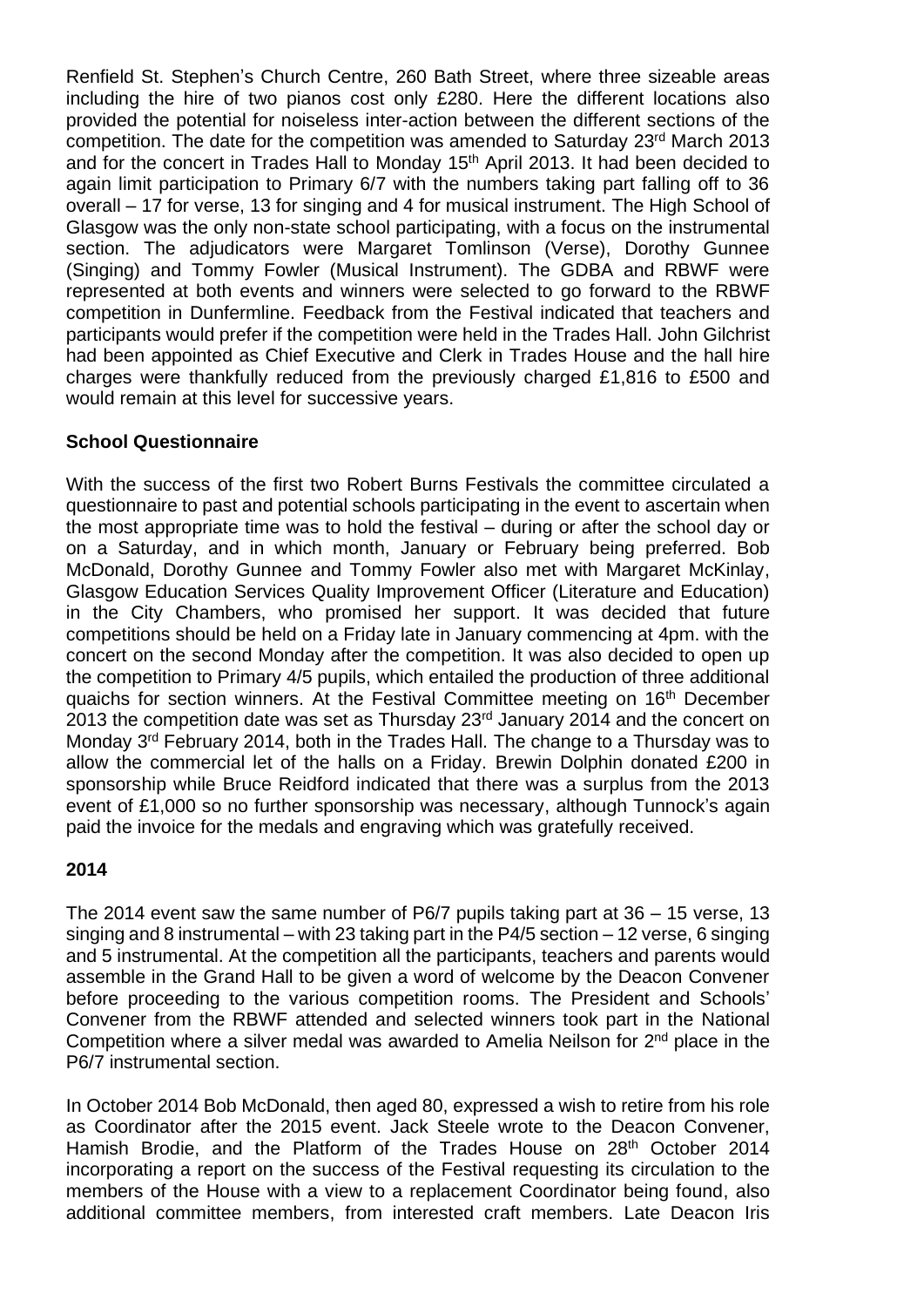Gibson might have become Coordinator but had just accepted the role of Coordinator of the Schools' Craft Competition. With no replacement Coordinator forthcoming, Bob McDonald agreed to continue in the role of Coordinator with additional support being provided, in particular from Dorothy Gunnee, so that Bob no longer had to collate all the entries. Additional support was also to be provided by the Trades House staff in the promotion of the event. By this time Dr Kirsteen McCue, who had been presenting apologies since the first meeting, dropped off the committee. Ex Deacons Alastair Campbell and David McMillan volunteered to serve as stewards at the Festival. Other stewards would be found with one to assist the adjudicator and one to man the door to ensure that performances were not disturbed.

## **2015**

For the 2015 event Jack Steele wrote to Alasdair Ronald, Divisional Director of Brewin Dolphin and a member of the Coopers, seeking sponsorship to be rewarded with the promise of £500. With Margaret McKinlay of Education Services continuing her support a Burns Festival entry pack was circulated to all schools with the competition programmed for Thursday 29th January 2015, the Friday not being available, and the concert for Monday 2<sup>nd</sup> February 2015. For the first time the competition was extended to Secondary Pupils from S1 to S6, with 6 entries for instrumental, 15 for singing and 2 for verse. The number of Secondary pupils taking part were anticipated to be low though they could be subdivided in future years should this change. The total entries rose from 59 the previous year to 116 with 8 Primary Schools and 3 Secondary Schools taking part. Additional quaichs were purchased for the three sections for Secondary School entrants which were paid for by Tunnock's along with the medals for all the winners.

Before the event even took place the Committee were delighted to congratulate Dorothy Gunnee for her award of an MBE in the 2015 New Year Honours for 'Services to Community Music and Young People in Glasgow.' Contributing to the award was Dorothy's work with the East Glasgow Music School and the Glasgow Music Festival, also with Schools' and Youth Orchestras and the founding and management of the Glasgow Symphony Orchestra.

For the 2015 Festival competition the reception desk was manned by Anne Steele assisted by Alison Dick and the total number taking part was 116 split as follows: 31 from P4/5, 62 from P6/7 and 23 from S1-S6 with the numbers in each competition section similar to previous years. The overall number taking part was an indication of the growing popularity of the event. It was decided to utilize all the rooms available in the building, including the North and South Galleries and even the small meeting room on the second floor for verse speaking. The verse adjudicators were Barbara Williamson and Pat McCowan, for singing Dorothy Gunnee and Beryl Fisher, and for instrumental Tommy Fowler. Gordon Gunnee acted as accompanist as required – a role faithfully performed at all competitions. Of the 25 prizewinners 17 were asked to perform at the concert with little repetition of the 'own choice' pieces being performed.

In 2015 the RBWF President was Jim Thomson, who attended the Trades House event. With the National Schools' Competition being held that year in Hutchesons' Grammar School the Trades House Festival adjudicators Dorothy Gunnee, Barbara Williamson and Tommy Fowler were invited to serve as adjudicators at the National Competition, with 100 taking part in the Secondary pupils Competition and 140 in the Primary Competition. This was an excellent year for the Trades House participants with Molly Forrester winning the S3/4 section in the national singing competition and Ellie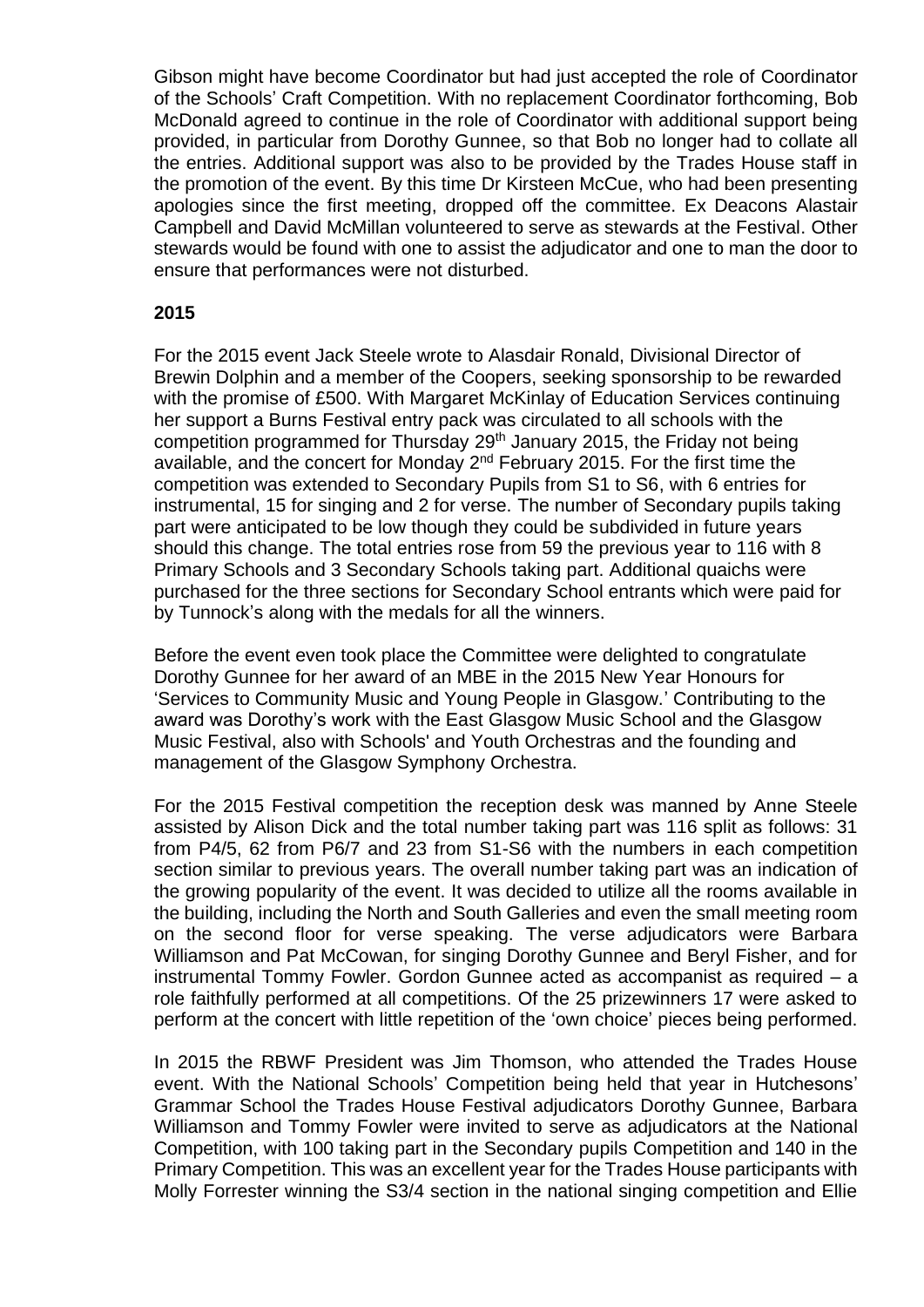Forrester coming 2<sup>nd</sup> in the S1/2 section. Leo Paterson was 3<sup>rd</sup> in P4/5 recitation. On the instrumental side Helen Downie was  $2<sup>nd</sup>$  in P6/7 and Zixuan Yao 3<sup>rd</sup> in P4/5.

Ex Deacon Ian Gray and Late Deacon Iris Gibson were welcomed as new members of the Festival Committee at its meeting on 17<sup>th</sup> June 2015. Bob McDonald reported that Margaret McKinlay of the Glasgow City Council Education Services, who had been of great assistance in the circulation of information on the Trades House Festivals, was retiring in June 2015. Thankfully, her successor, David Byrne, assured the Trades House of his continuing support. Anne Steele stepped down from the committee and was thanked for her services. While the committee had been concerned about the numbers in the Trades House event, it was noted that the competition lasted two hours whereas adjudicators could work for up to three hours. This meant that additional entries could be accommodated and were to be encouraged.

A review of the accommodation for the event determined that the small meeting room on the second floor was unsuitable as only the participant and adjudicator could be accommodated. For 2016 the two sides of the partitioned Reception Room on the ground floor were to be used. Ian Gray took on the task of redesigning the publicity flyer to ease the workload in the Trades House office. Jack Steele again wrote to Alasdair Ronald and the Festival received a further £500 sponsorship from Brewin Dolphin, although this was to be the last year.

## **2016**

At the December committee meeting the adjudicators for the 2016 event were confirmed as follows: Verse – Pat McKenzie, Barbara Williamson, Pat McCowan and Maureen Langford; Singing – Dorothy Gunnee and Beryl Fisher; Instrumental – Tommy Fowler. Given the numbers in each section to be adjudicated, the accommodation in the Trades Hall was used as follows: The North Gallery for P4/5 Verse and the South Gallery for P6/7 Singing. The two halves of the Reception Room were used for P6/7 and S1/S6 Verse. The Saloon was used for P4/5 & S1/S6 Singing and the Grand Hall for all Instrumental performances.

In the earlier years Bob McDonald would accept late entries so that schools and the pupils were not disappointed. However, as the competition numbers increased it became more important to complete the organisation well before the date of the competition. Even though the competition was being held in late January entries were requested by 5<sup>th</sup> November. Dorothy Gunnee, who had taken over the coordination of entries from Bob McDonald, needed to find a period in her diary that did not impact on her other commitments to the Glasgow Music Festival where she also coordinated the entries. The new closing date was not achieved in the first year of asking but the schools would respond as requested once the condition became more rigidly enforced. The overall level of participation remained strong at 107 with the reduced number being down to a reduced entry from the Secondary Schools from 23 to 17. The 2016 competition and concert were attended by Deacon Convener Ruth Maltman and Collector Alistair Dorward together with Peter Hughes, President of the RBWF, and Enez Anderson representing the GDBA. This year none of the Burns Festival winners were successful in the RBWF competition.

## **Year Plan**

In the run up to the 2016 competition the whole organisation of the Competition was taken to a new level of sophistication to ensure the smooth running of the event in future years. Dorothy Gunnee produced a 'Year Plan' for the Festival itemising the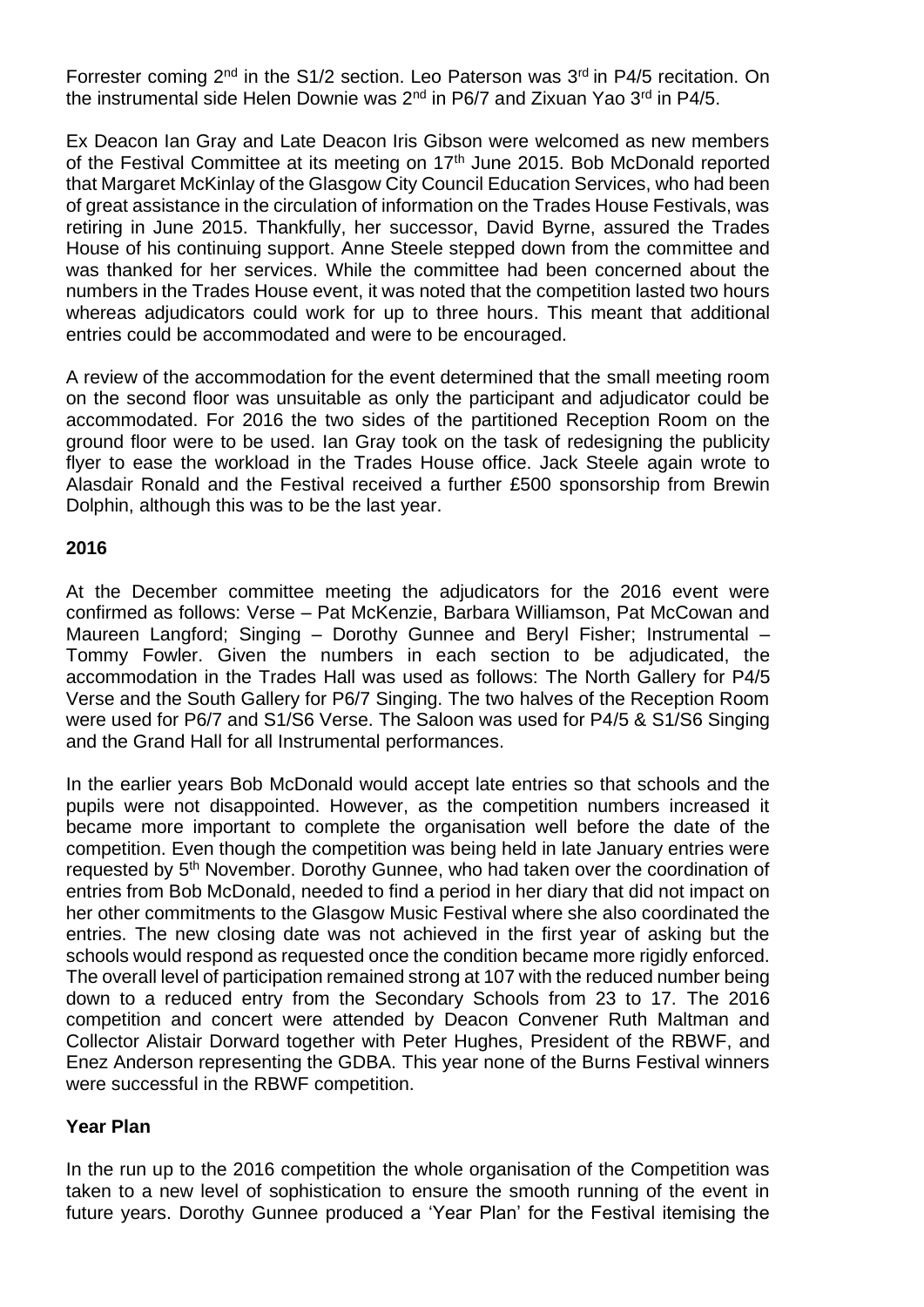activities that need to be covered throughout the year and the persons responsible. Dorothy also produced a 'Guide for Adjudicators' and a sheet covering all 'Essential information for teachers and parents' - from what to bring and what would happen on the day. With the help of Iris Gibson, who had taken on the role of organising all stewarding, a list of all 'Stewarding Duties' was also produced. These guidance notes would serve the competition in ensuing years albeit minor changes might be introduced where necessary.

The Year Plan began in February, immediately after the concert, when the dates for the following year were to be put in place. In March, adjudicators and "official" accompanists were appointed at no fee and Trades House was requested to organise piano tuning prior to the next year's competition. In April, the flyer was amended and proof-read and the distribution list updated. The flyer, syllabus and entry forms were to be circulated in August and any sponsorship confirmed. With the closing date of 5<sup>th</sup> November entries were collated that month and any anomalies rectified and a timetable for the competition and concert put in place. Also, during November, the accompanists were to be confirmed, potential stewards contacted and performance certificates organised. Formal invitations were to be sent by the Festival Coordinator to the Presidents of the RBWF and GDBA and the Deacon Convener and Collector of Trades House to attend the competition and concert, while the Secretary would similarly invite the Festival Sponsors. In December, the required number of stewards were appointed and issued with instructions. In January, any sponsors were provided with publicity material and invited to attend the concert. All room arrangements were confirmed with Trades House, and trophy holders were reminded to return these on the day of the competition. The first, second and third prizewinners in each class were invited to attend the Prizegiving Concert where the first and second would give a rendition of their competition piece. Into February, after the competition and before the concert, the trophies and winners' medals were engraved and Trades House certificates finalised and framed ready for the concert presentation. The programme for the concert was also finalised and printed. Immediately after the concert letters of thanks were to be sent to the performers, stewards, hall keepers, adjudicators, accompanists and the sponsors.

The annual cost of running the Burns Festival had settled at around £1,150 each year. With the loss of sponsorship by Brewin Dolphin alternative funding arrangements were necessary. For the 2016 event Tunnock's provided £567 and the Lumsden Trust £500 with a similar amount in 2017. Iris Gibson was now able to enlist sufficient stewards with a training session being given in advance for any that had not been previously involved in the competition. Iris also obtained feedback from the stewards after the event and presented this in a report to the next committee meeting for consideration. Jackie Mullen from the Trades House office was now supporting the committee meetings and taking the minutes, a role she would undertake in successive years. Tommy Fowler was not available in 2016 and was replaced by Andrew Morris as the instrumental adjudicator. Ruth Maltman, the first lady to hold the office of Deacon Convener, and RWBF President Peter Hughes and Schools Convener Isa Handley faithfully supported the Festival and concert. Although several entered there were no Trades House winners in the 2016 RBWF Schools' Competition.

## **2017**

For the 2017 Festival it was decided that competitors could only compete in one aspect of the competition as it was no longer practical to coordinate participation in different aspects. This and the enforcement of the entry date led to the number of entries dropping from 107 to 50 with only 4 Primary and 1 Secondary School taking part. This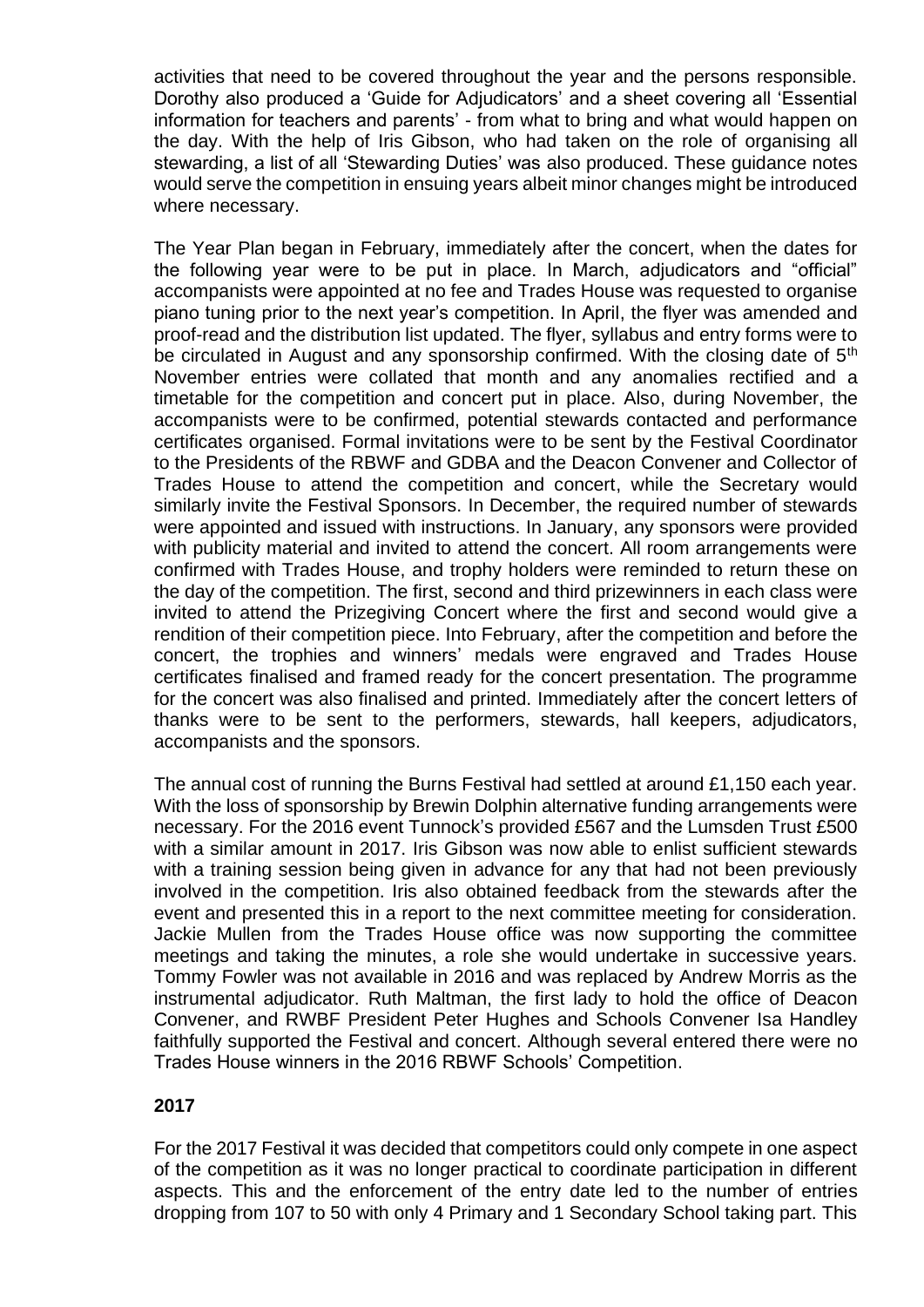was a one-year blip as the following year the entries rose to their highest with 137 entries from 10 Primary and 4 Secondary Schools. The Festival and Concert were still successful and supported by Deacon Convener Keith Brown, whose wife Rita presented the prizes, and by RWBF President Bobby Kane. Emily Gill P6/7 went on to win 3<sup>rd</sup> prize in the instrumental section of the 2017 National Schools' Competition.

## **Jean Armour Trust**

Bob McDonald suggested that an approach be made to the Jean Armour Trust for £700 to meet the balance of the costs of running the Festival in 2018. The Jean Armour Burns Trust had been constituted from the proceeds, circa £15m, of the sale of the retirement cottages in Mauchline to East Ayrshire Council with an annual return of around £0.5m. The history of the cottages is worth noting. The house in Mauchline, where Jean Armour and Robert Burns started married life together, had been acquired in 1915 and named Burns House with the rooms being used to provide a dwelling for lady residents of restricted income. When no longer fit for purpose a row of cottages known as the 'Jean Armour Burns Houses' were built by Glasgow and District Burns Association and opened in 1959, the bicentenary year of the birth of Burns, funded largely, if not wholly, by the Glasgow area Burns Clubs. The Trades House funding application to the Jean Armour Trust was granted for one year only with the accompanying letter suggesting that the Trades House should be able to find a replacement sponsor for future years. Later, however, Trustee George Anderson suggested that it would be appropriate for the Trades House to make further application given the increasing level of the Trust funds and the small number of scale of the requests received.

Bruce Reidford had retired as Finance Director at Tunnock's in 2017 and therefore no request for support from Tunnock's was made for the 2018 festival. To make up the financial shortfall of the Burns Festival in 2018, £500 was awarded from the new St Andrew's Fund managed by the Trades House. This trust had been established from the remaining funds of the St Andrews Society in Glasgow, which had at the time been disbanded.

## **2018**

In 2018 the Festival ran smoothly with Maggie Milton taking the second adjudicator slot for P6/7 singing. Betty McKenzie also came on board to take the number of verse adjudicators to five. The newly refurbished Adam Room on the ground floor was split and the lower half used for verse speaking and the upper half for P6/7 singing using an electronic piano for the accompaniment. Guests welcomed to the 2018 Concert by Deacon Convener Alistair Dorward, included a strong deputation from the World Federation with President Ian McIntyre, Bill Nolan, SVP, Brian Goldie JVP and Isa Hanley the Schools' Convener. Enez Anderson represented the GDBA and George Anderson and Robin Stevenson represented the Jean Armour Trust. 2018 was the most successful year so far for those taking part in the RBWF National Schools' Competition. Maya Khaund Marshall was 1<sup>st</sup> in the P4/5 instrumental and Cameron Davis 2<sup>nd</sup> in the P6/7 Instrumental and the Glasgow participants won the Overall Winning Instrumental Team. Also, Eklarya Singh was 1<sup>st</sup> in the P6/7 Recitation and was voted the Overall Best Verse Speaker.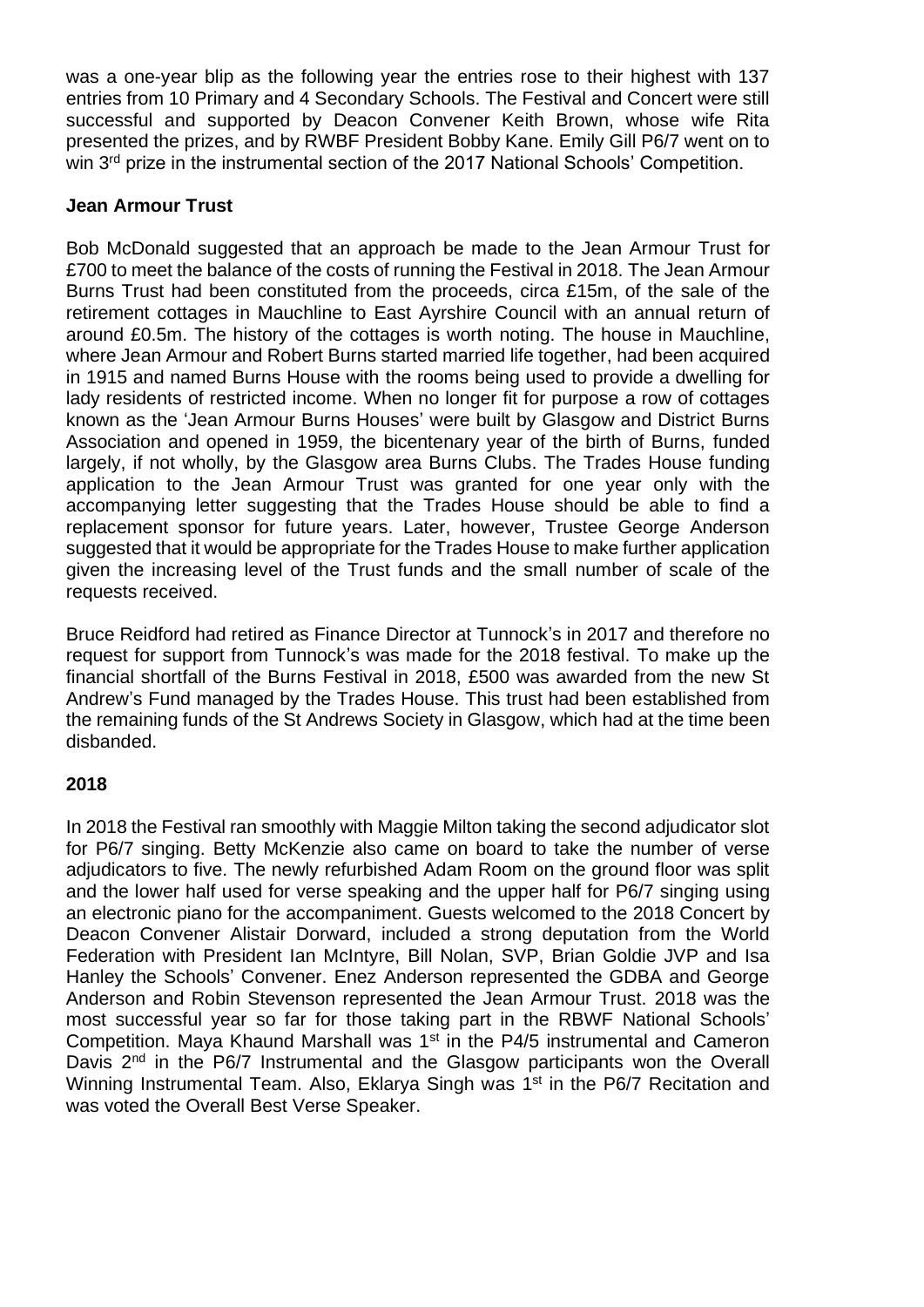## **Trades House Burns Supper**

Jack Steele and Bob McDonald aspired to have a couple of winners from the Burns Festival take part in the annual Trades House Burns Supper. This event had previously been organised by the Trades House Lodge before it became a Trades House event organised by the Late Collector of the Trades. It was hoped the performance of festival winners would give a wider recognition of the success and value of the Burns Festival in the Trades House calendar. However, for two years the suggestion was rejected as impractical. When Tom McInally became Late Collector in 2017-18, he took a different view and the best performers in each discipline from the recent past Festival were invited to perform at the Trades House Burns Supper in 2018 to much acclaim. It was decided that Trades House Festival winners would be invited to perform in subsequent years.

## **2019**

To replace the one-off contribution from the Jean Armour Trust, the Trades House 2019 Festival was grateful for a contribution of £600 from Tunnock's. Other costs were again met by the Lumsden Trust. In 2019 there were 139 performers from 16 schools taking part, including 4 additional Primary schools, although the overall entry only increased by 2. Diana Cuthbertson and Paddy Burnett replaced Barbara Williamson for verse speaking and Marie Louise O'Neill replaced Maggie Milton in singing. An additional accompanist was called for - a slot filled by Michelle McMonagle. It was decided to dispense with the welcome speech at the start of the Festival given the increasing numbers to be accommodated. Instead, it was decided to send participants direct to their rooms, where they would be visited by the Deacon Convener Alistair Dorward and the VIPs attending the event. The reception for participants was moved from the Grand Hall to the Adam Room on the ground floor and colour coded stickers were introduced to identify the performers in each part of the competition. Brian Goldie SVP represented the RBWF and Enez Anderson the GDBA. Later in 2019 Janet Pierotti, Aileen Brodie and Brian Evans swelled the ranks of the committee.

2019 was also the most successful year for those taking part in the RBWF Schools' Competition held in Irvine Royal Academy on 23rd March. Maya Khand Marshall was  $2<sup>nd</sup>$  in the P6/7 Instrumental section with Sarah Campbell coming  $2<sup>nd</sup>$  in the P4/5 Singing competition and Landi Weng 1<sup>st</sup> in the P6/7 Singing competition. Liam Kearney was  $1<sup>st</sup>$  in the S1/2 Recitation and Abbie Mochrie  $3<sup>rd</sup>$  in the S3/4 Recitation. Liam Kearney was also declared the Overall Best Verse Speaker. As in previous years the winners of the four sections - piping, recitation, singing and instrumental - competed against each other for the accolade of Burnsian of the Year. The accolade went to Liam Kearney and he received his award from the President of the Robert Burns World Federation, Bill Nolan. The Schools' Competition Convener was Lesley McDonald and Bob McDonald served from 2010 as a member of the national competition committee resigning in 2021.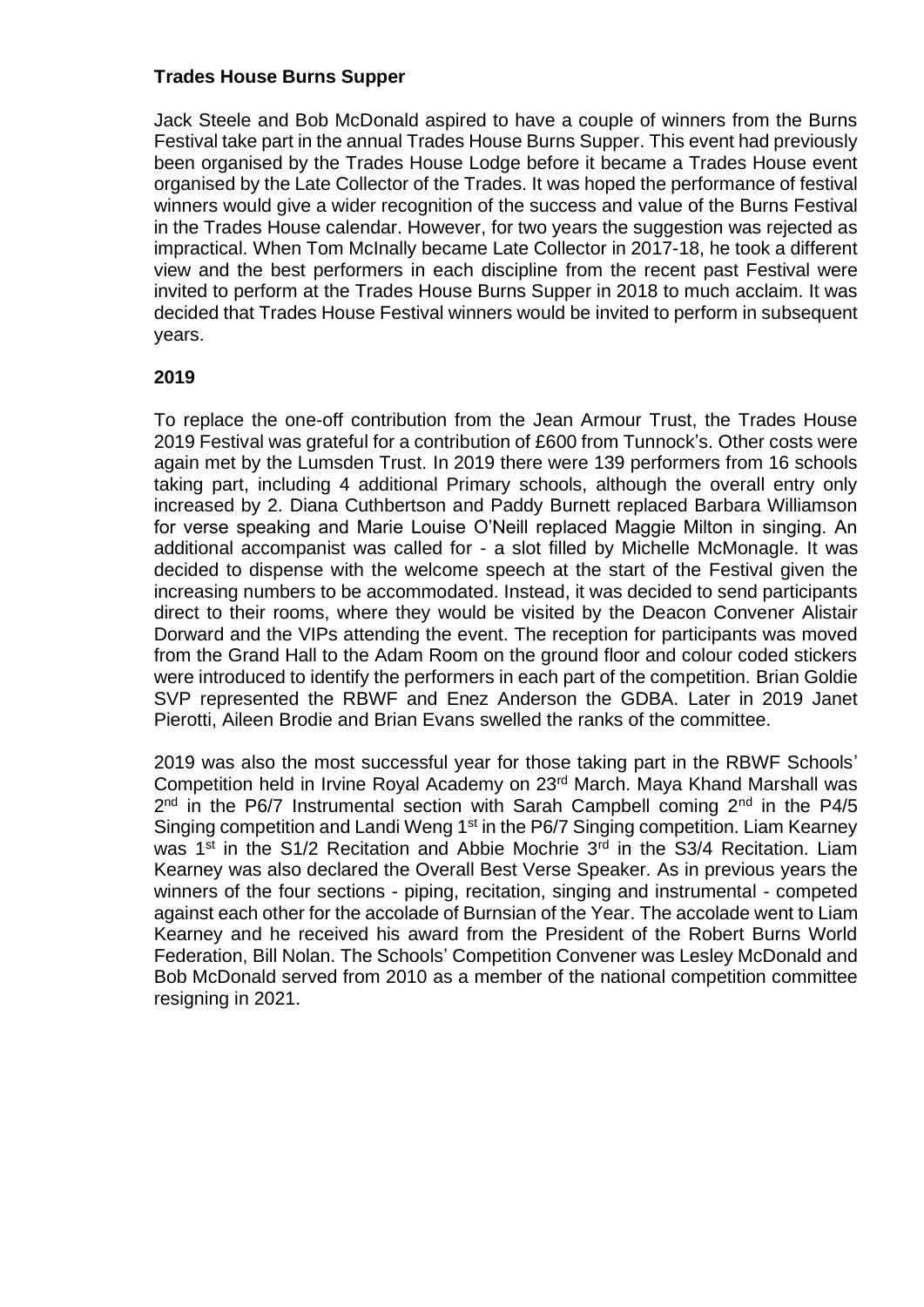

From the left: RWBF President Bill Nolan, Lelsey McDonald, Liam Kearney and Bob McDonald

Liam Kearney had been a regular competitor at the Trades House Festival since 2015 encouraged by his teacher Mrs Liz Boville at St Monica's Primary School in Milton before he went to St Aloysius' College where he became the RBWF 'Burnsian of the Year' at the age of 13. With his new found passion for Robert Burns Liam and others from the Festival were invited to perform at various events including the Trades House Burns Supper, the Scottish Food Trade Association Annual Dinner and the Spirit Aero Systems Charity Burns Supper at Ayr Race Course.

In May 2019 Jack Steele wrote to Boyd Tunnock seeking sponsorship of £1,000 for the 2020 Festival and was rewarded with a promise of an annual £1,000 in support of the Trades House Burns Festival going forward. This removed the annual requirement to seek sponsorship and was a great boost for the Trades House Burns Festival, much appreciated and gratefully acknowledged. The committee welcomed Aileen Brodie to its ranks and in June 2019, Jack Steele had the pleasure of writing on behalf of the committee to congratulate Sir Boyd Tunnock on the award of a knighthood by Her Majesty the Queen.

## **2020**

The growing popularity of the Trades House Burns Festival was evidenced by a total of 215 participants from 17 schools for the 2020 Festival, the highest number ever. There were 144 for verse speaking, 56 for singing and 15 for the instrumental section. To cope with the larger number of verse speakers the competition was split into two sessions one between 1.30p.m. and 3p.m. for P6/7 verse speaking and one between 4.00p.m. and 5.30p.m. covering verse for P4/5 and S1-6 together with all the instrumental and singing entries. A third singing adjudicator was required, filled by Cathy Rafferty, and a fifth adjudicator for verse speaking filled by Jean O'Donnell. Again, the competition entrants were received in the Adam Room before being dispatched to the room allocated to their performance. Continuing the tradition of his predecessors Deacon Convener Bruce Reidford extended a warm welcome to those attending the Festival Concert on 24<sup>th</sup> February 2020 accompanied by Collector John McKnight, while the RBWF was represented by President Brian Goldie, SVP Marc Sherland, PP Peter Hughes and Schools' Convener Lesley McDonald with the GDBA again represented by Inez Anderson.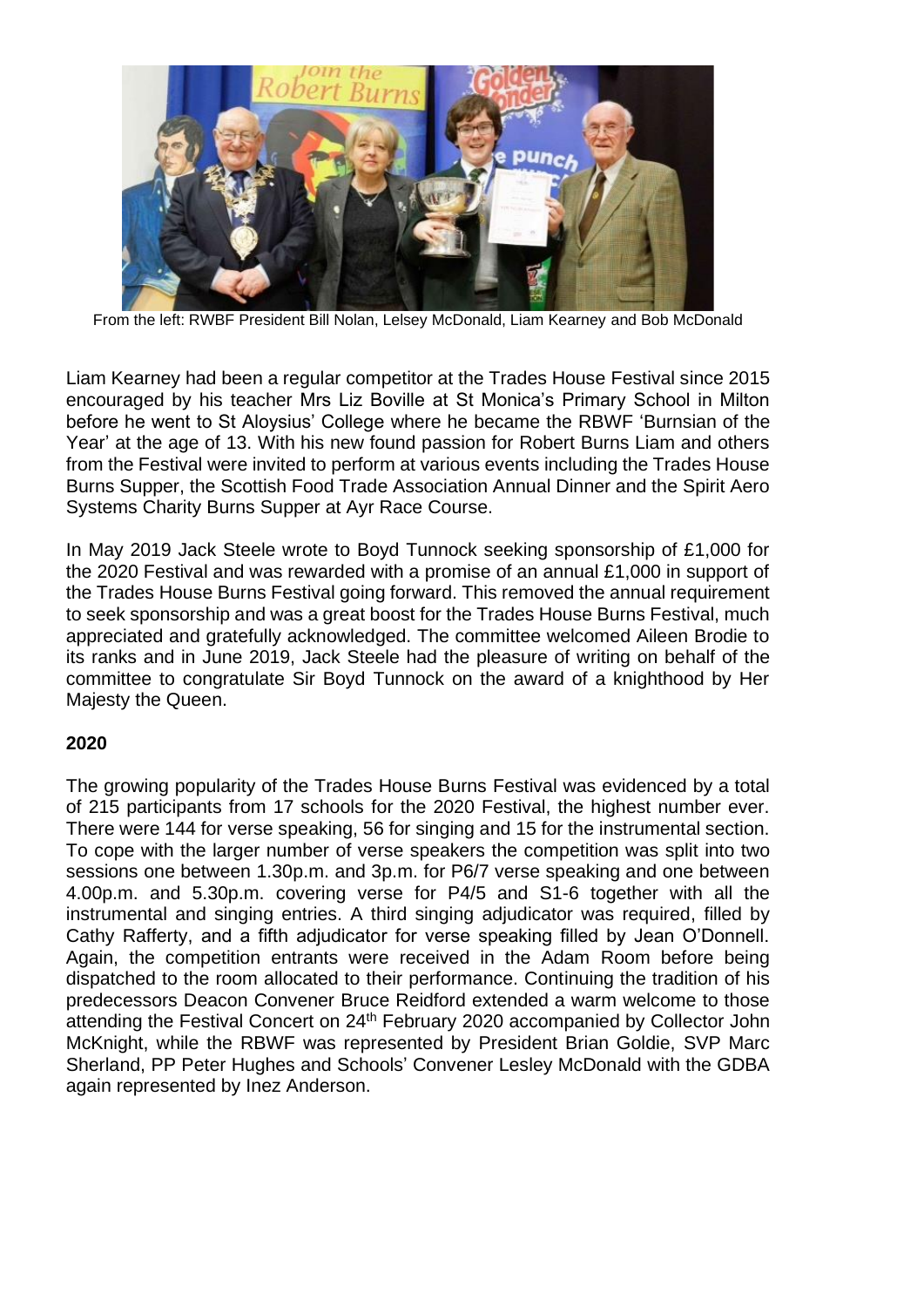

2020 Competition Prizewinners in Trades Hall with seated in the middle row from left to right: Bob McDonald, Peter Hughes, Inez Anderson, Lesley McDonald, John McKnight, Bruce Reidford, Anne Reidford, Brian Goldie, Marc R. Sherland, Jack Steele

An invitation was extended for Sir Boyd Tunnock and his wife Anne to visit the 2020 competition and attend the Festival Concert and, while he originally accepted through his PA, Marg Paterson, he was unable to attend at the end of the day. A separate invitation was extended to attend the Trades House Burns Supper but Sir Boyd and Lady Tunnock were not available. The winning schoolchildren together with the VIPs who attended the Prizegiving Concert are pictured below.

Regrettably, the RBWF National Schools' Competition had to be cancelled due to a world-wide Covid pandemic. In the UK, a three-month national lock down commenced on 23rd March 2020 with all but essential occupations being suspended and employees put on furlough. However, Trades House Burns Festival Committee meetings were still held as normal through the virtual means of Zoom communication on the web.

## **2021**

Anticipating the pandemic to be over, arrangements for the 2021 Festival were announced with 14<sup>th</sup> January as the date for the competition and  $22<sup>nd</sup>$  February as the date for the prizegiving concert. The committee had aspirations to build on the success of the 2020 Festival with Bob McDonald even hoping to add a competition for choirs. Although the pandemic had largely abated during the summer months, further restrictions on gatherings had to be introduced as a new 'Delta' strain of the pandemic spread once again from the autumn. It was realised that it would be impossible to hold the 2021 Festival as normal. Bob was adamant that we should not lose touch with the schools and, to keep the Festival alive for future years, it was decided to give the schools the opportunity to submit videos of individual children performing a work of Robert Burns for which a certificate would be awarded to each child to acknowledge their participation. It was decided, however, that the likely variation in the quality of these video submissions would make it unfair to determine who might be a winner. The National Robert Burns Schools' Competition for 2021 also had to be cancelled. To encourage children for the future certificates from the Federation were sent to participating children in recognition of their Trades House performances.

2021 was the tenth year of the Trades House Robert Burns Festival and there might have been a celebration to mark the success of the event in the Trades House calendar. It was a great credit to the organisation of the Burns Festival that the founding committee members were still actively involved with Bob McDonald still acting as overall coordinator of the competition assisted by Dorothy Gunnee and Jack Steele, in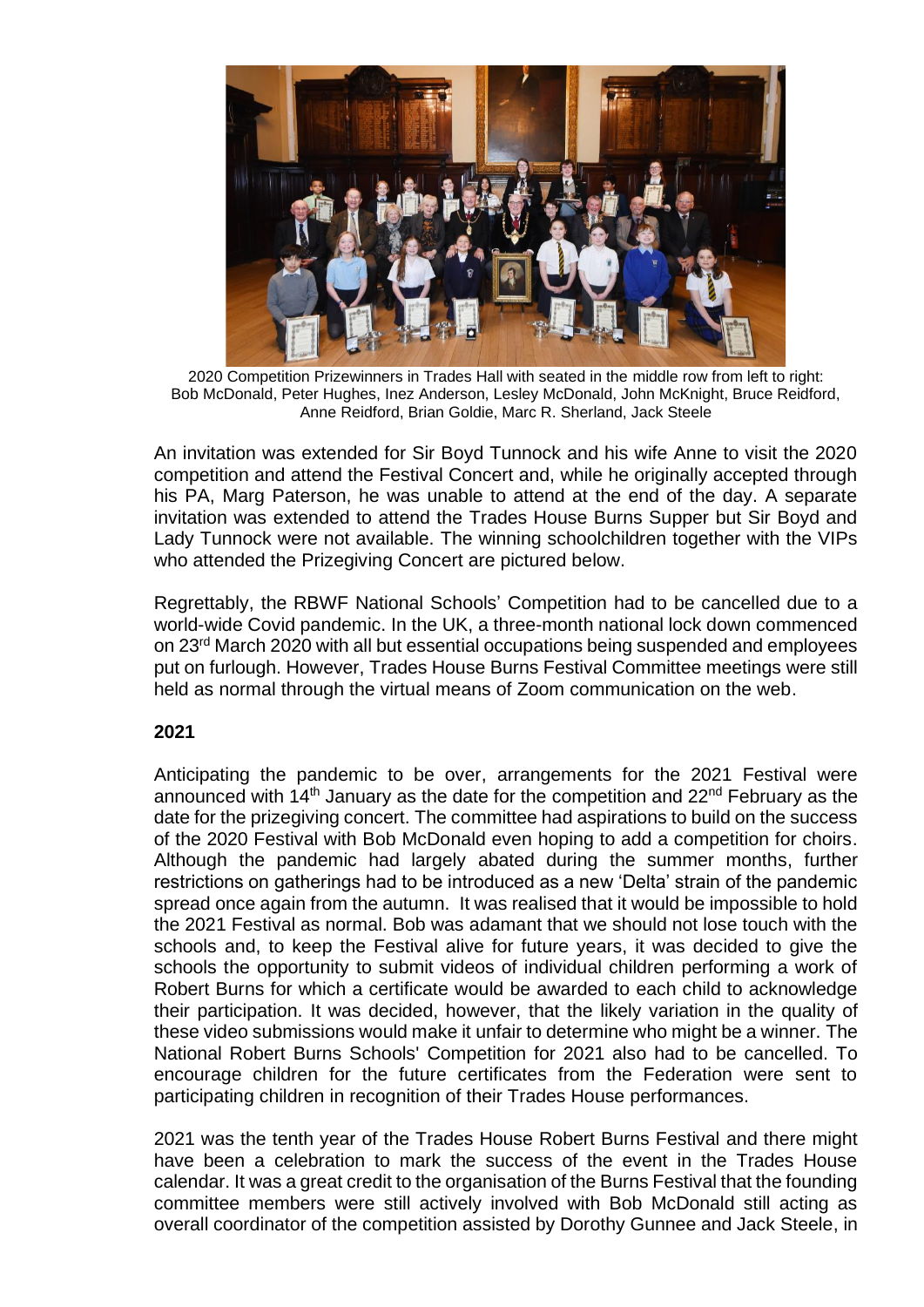whose year as Deacon Convener (2011-12) the first festival was held, continuing as Committee Secretary. Tommy Fowler's support as an adjudicator from the second year of the competition was also worthy of recognition. This was Tommy's last year on committee as he was retiring to live firth of Glasgow. There was no celebration to mark the tenth year, instead, the tenth year was to be remembered for the Covid19 pandemic and a failure to hold both the 2021 Trades House Festival in its normal format and the RBWF National Schools' Competition. While the committee was grateful that none of its members had succumbed to the pandemic, it noted with sadness the passing of committee member Ian Gray - not due to Covid but due to cancer for which he had been undergoing treatment for over a year.

## **2022**

Despite the impact of the pandemic, the Festival Committee remained positive and met in June 2021 with the hope that all would be well for the 2022 Festival which was arranged for 13<sup>th</sup> January 2022. The application forms for entries were distributed in August 2021. By this time everyone over the age of 50 had been vaccinated with older people soon to be given a third 'booster' vaccination. However, the impact of the pandemic was clear with fewer schools taking part and only one entry from the East Glasgow Music School which had been unable to function since March 2020 due to the pandemic. There was only 1 entry for singing and 5 for instrumental, although the number for verse speaking remained strong at 132.

The committee were again dismayed, however, when a third wave of the Covid19 Pandemic known as the 'Omicron' variant struck in November 2021. The number of infections from it were doubling every two to three days giving some concern about the number of people having to isolate for ten days after testing positive for covid impacting on the available work force. This variant was said to be less severe with significantly fewer requiring hospitalisation, if they had been vaccinated. Nevertheless, the impact of the numbers with the virus meant that government restrictions on indoor gatherings were reinforced. At a zoom committee meeting on  $27<sup>th</sup>$  November the decision was taken to abandon the live festival competition for another year and revert to a virtual festival instead. Video performances were requested for assessment. The importance of rewarding the best performers was not lost and this was to be reviewed once the submissions had been adjudicated. Hopefully some stand out performances would seem fit to be recommended for the RBWF National Schools' Competition, assuming that would be able to go ahead in 2022.

With the extension of mass vaccination to children it was recorded by mid-January 2022 that 90% of people over the age of 12 had their first vaccine and 80% their second and 67% a third, or 'booster, vaccination. With the daily numbers affected with the Omicron variant having reached a peak, the government were able to reduce the period of isolation to seven days and to relax the imposed restrictions from 22 January, too late, however, for the Trades House Festival to be held as in past years. School education had been severely affected by the pandemic with mask wearing and periods of home learning, such that there was some catching up to do. All of these factors had already impacted on the entries for the proposed 2022 competition and it was now clear that it might take a few years to get back to the level of participation seen at the 2020 event when the future looked increasingly promising. Sadly, by this time, the decision had also been taken to cancel the RBWF National Schools' Competition which had been due to be held on 22<sup>nd</sup> March for the Secondary Competition and 23<sup>rd</sup> April for the Primary Competition with Beth Kerr as the new Schools' Convener for the competition.